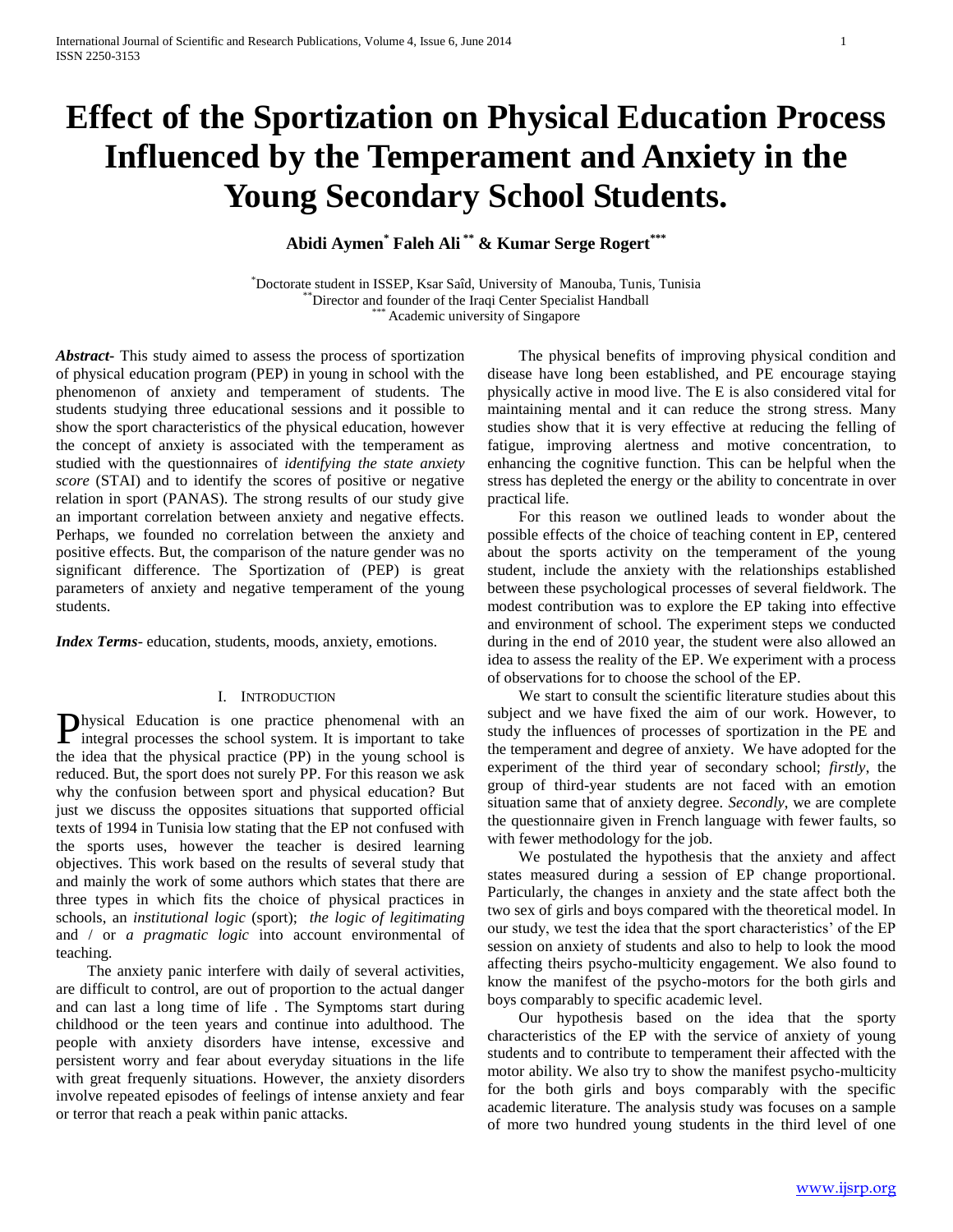secondary school and to test the degree of anxiety and positive or negative temperament states after a PE session.

## II. METHODS

## *1-Participants*

 The choice of a participant of relevant the research subject seems essential to develop the relationships between all variables that we can analyze. The choice can move the population to confront with the level of anxiety generated by the sports situation in the EP session. Thus, after revising the scientific reasons for the choice presented the all characteristics of activity. We were interviewed a total population a more of two hundred young students (101 boys and 102 girls) operating within the three schools and practicing EP an average of two hours per week.

## *2-Testing protocols*

 We opted for the questionnaire of *investigative technique*. The questionnaire was used to collect information from a population study.

 *\*STAI (Speilberger, 1964)) :* The STAI measured the level of intensity states of cognitive and somatic anxiety of sport, as well as its degree of confidence. The questionnaire consists of twenty seven items when the sports meet from a likert- scale with 4 points. It consists of 3 subscales of 9 items, that measuring; the *cognitive anxiety*, *somatic anxiety* and *self-confidence*. For our study, we use the questionnaire previously used in French language as suggested by Jones and Swain (1992).

## *\* Positive and negative effect in Sport (PANAS), (Watson, Clark, & Tellegen, 1988).*

 The PANAS measure the emotional experience in the sport but, the French version consists of twenty four adjectives, describe positively emotion level and negative emotion. The emotional state, sports evaluated the high intensity of his feelings on a scale of 5 points.

## *3- Evaluation and procedures*

 This study was designed at the end of the EP session, the young students asked to complete the PANAS recalling during their best service performed during a major competition of the season. Then, participants were again asked to complete the PANAS form, one reference to their performance achieved during a PE session. However, the period between the two sessions was avoiding the influence of the teachers on the latter. In each time the PANAS was presented voluntarily before CSAI-2, to latter affects the answers to first. Indeed, the PANAS, with a either positive or negative emotional level, seem unlikely to affect responses then made to the CSAI-2.

# *4-Selected variables in study:*

 *The Gender*, the social relations between both sexes who transforming and evolving at different times and contexts, are marked in all world and a hierarchy. Indeed the men were dominant in idea of power and decision level. The gender as a social construction is codified, but also the all variables in the space of time, and the cultural environment. The social constructs, the relations can deconstruct towards greater equality. *The level of anxiety-*was the *behavioral* response from perception is defined as "Speilberber" a *behavioral* disposition an individual to receive the variety of circumstances, as threatening, and

respond with anxiety reactions compared to the magnitude of the dangerous objective.

 *The temperament states-*The state of *temperament* are more diffuse and last longer than emotion trailed. To both what we feel in the moment and what is expected of the experience interactions (Batson, Shaw, & Oleson, 1992). Finally, the level of temperament can considered to include the emotions in the life, the feelings and the emotional level.

## *5-Statistical Analyses:*

 Means and SDs were calculated using standard statistical methods. Indeed the simple linear correlation coefficient, of Pearson was normalization bay the covariance with the product of standard deviations of the variables. Among the most interesting include the geometric interpretation that equates (*r*) the cosine of the angle between the two vectors *(n)*. We chose the general correlation for our population subjects without differentiation based on gender in order to study the general in relations between our used variables. The ANOVA is used when we want to compare the means of different groups according to categorical variables. We use ANOVA for one-way ANOVA when comparing the average of at least three groups based on a single variable.

#### III. RESULTS

 Our study showed a significant positive correlation between level of anxiety of the participants and their scores of negative emotions,  $(r = 0.90, p < 0.01)$ . The situation was recognized as anxiety, more negative emotions for the high intensity; indicate a low controllability of the studied situation. The anxiety is a generalized negative temperament when the condition can occur without an identifiable stimulus in the EP. Additionally, the specific behaviors of escape and avoidance, anxiety were related to situations unavoidable. Conversely to the correlation made between the scores of positive affect states and level of anxiety scores of the subjects showed a lack of significance ( $r = 0.03$ ,  $p$ ) <0.001). This relationship proportional to the dominance of negative affect and level anxiety by a sports situation, which clash with the affects positive comfortable situation.

 The comparison of state anxiety scores recorded among girls and boys, given a no-significant difference,  $(f = 0, 21, p)$ <0.05). This significance was opposed to theoretical giving great importance to the kind of participant, considered with the strong factor affecting the degree of anxiety. The comparison of ANOVA revealed a no-significant difference between positive scores affected girls and boys,  $(f = 0, 21, p \le 0.05)$ . This significance indicates the negative temperament affect girls and boys equally. Thus, the gender cannot consider as differential element, comparable to all literature investigation.

## IV. DISCUSSION

 The first part of our work it appears important to consider gender as a high central element, among the young students and to full construction of the sense of the self worth. But, in the sports situations of EP it's important the development of level of the anxiety and temperament states. Perhaps, it's the level relative to others, and to collect the assessments by significant